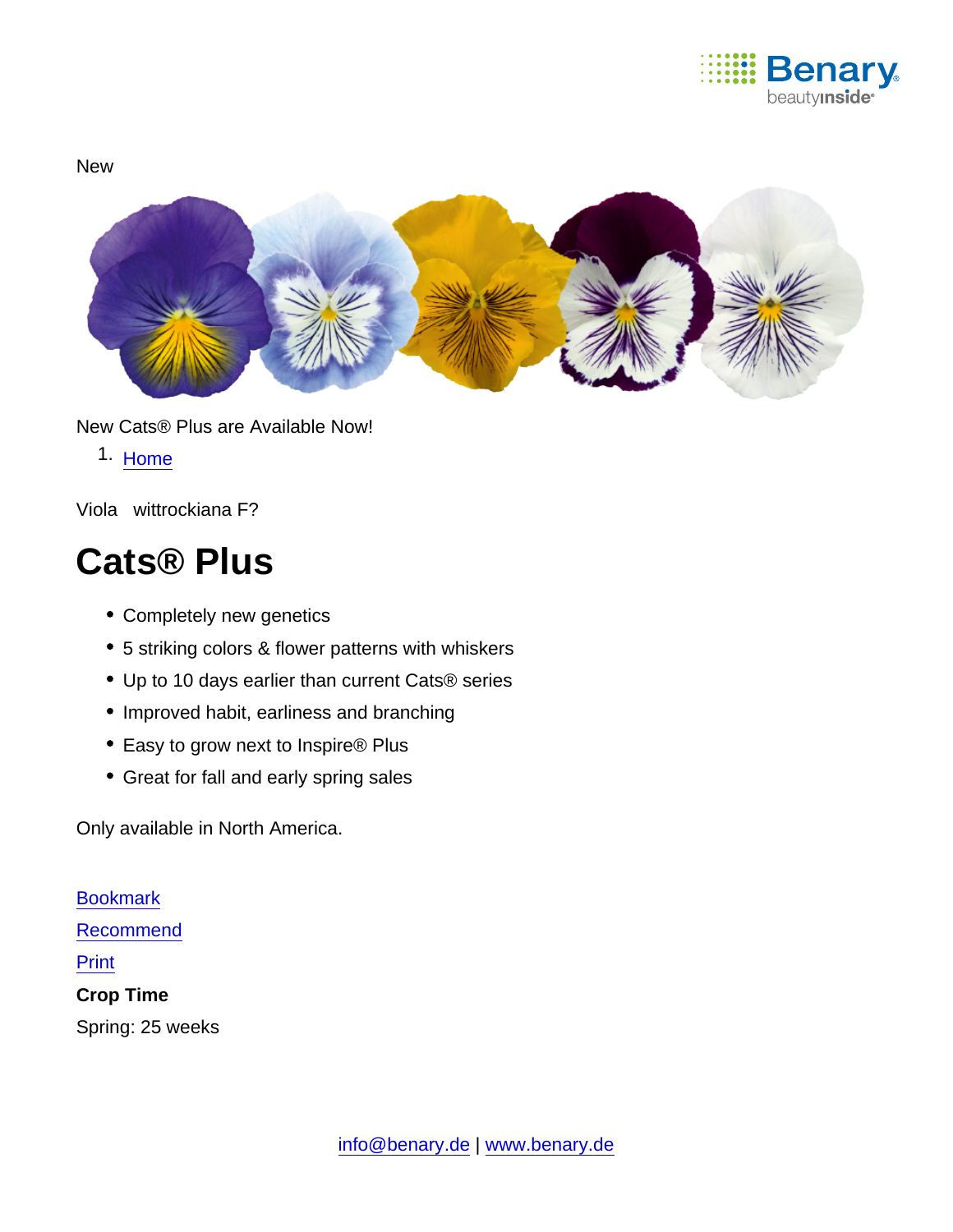

**Height** 7 ? / 18 cm Exposure Sun Seed Form Raw Seed, BeGreen Priming Best Uses Bedding, Landscape

## Culture guide

#### Sowing method

1 seed per plug, cover lightly with vermiculite

**Germination** 

Plug Culture: 2-4 days

#### Media

Begin with saturated media (5) for days 1-5, then reduce to moist (3) on day 6. Once cotyledons expand the moisture level can be decreased further to medium (2) on day 9. After day 9, alternate between wet (4) and medium (2) between waterings for remainder of crop.

### **Temperature**

Plug Culture: 65-68°F (18-20°F) until root emergence, then lower to 62-65°F (17-18°C).

Growing On: 68-70°F (18-19°C) days for the first 14 days or until the roots reach the bottom of the container. Thereafter temperatures may be lowered to 62-65°F (16-18°C) day and night. An ADT (average daily temperature of 67°F (19°C) will give the fastest finished crop, while cooler temperatures may extend crop time.